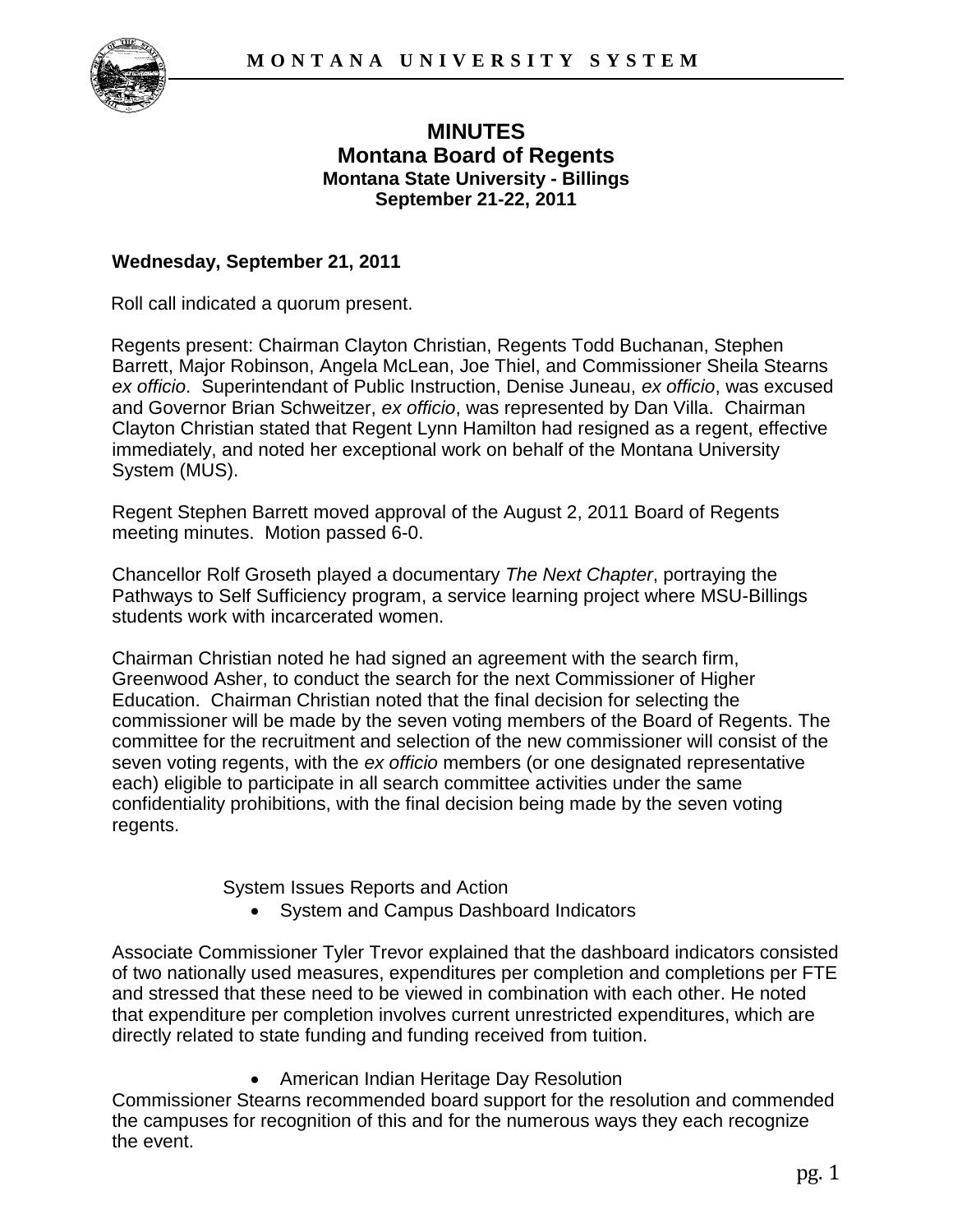

Regent Major Robinson supported the resolution and requested amending the 2<sup>nd</sup> paragraph of the resolution to read, "recognize the importance of American Indian history and culture in Montana."

The resolution was passed unanimously by consensus as amended by Regent Robinson, 6-0.

Campus Reports

Commissioner Sheila Stearns noted the growth in tutoring and student services at UM-Helena COT, as well as the level of focus on student success across the campuses.

**Other** 

Commissioner Stearns noted that she has been holding listening sessions across the state, covering topics including the success of College!NOW, the need for educational outreach and workforce training to communities in eastern Montana, reaching out to first-generation college students and immense efforts focused on increasing college attendance and completion.

## **ADMINISTRATIVE, BUDGET AND AUDIT OVERSIGHT COMMITTEE MEETING**

### **CONSENT**

- a. Authorization to Expend Student Equipment Fees; MSU-Bozeman *ITEM 152-2007-R0911*
- b. Authorization to Expend Student Computer Fees; MSU-Bozeman *ITEM 152-2008-R0911*
- c. Authorization to Expend Student Equipment Fees; MSU-Billings *ITEM 152-2701-R0911*
- d. Authorization to Expend Student Equipment Fees; MSU-Great Falls COT *ITEM 152-2904-R0911*
- e. Authorization to Expend Student Computer Fees; MSU-Great Falls COT *ITEM 152-2905-R0911*
- f. Authorization to Expend Student Computer Fees; UM-Western *ITEM 152-1601-R0911*
- g. Operating Agreement Between UM-Western and UM-Western Foundation; UM-Western *ITEM 152-1603-R0911*
- h. Revision of Policy 1004.1, Naming of Buildings; OCHE *ITEM 152-129- R0911*
- i. Revision of Policy 1003.6, Transfers of Interests in Real Property, and Repeal of Policy 1007, Leases of Campus Property; OCHE *ITEM 152- 130-R0911*
- j. Fire Training Advisory Council Appointments; MSU-Bozeman *ITEM 152-2011-R0911*

## **ACTION**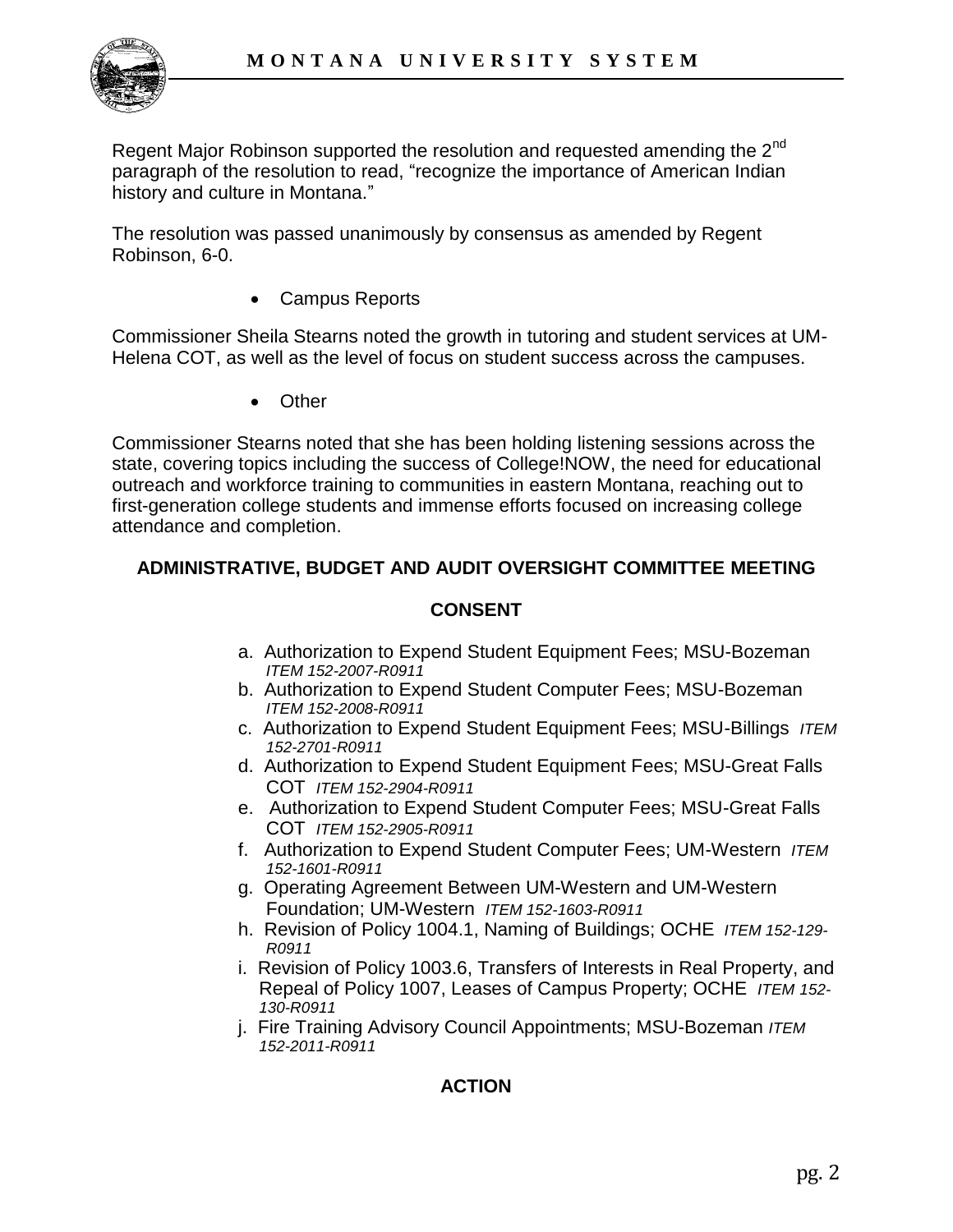

a. Construction of New Residence Hall, Renovation of Existing Halls and Bond Issue for Projects; MSU-Bozeman *ITEM 152-2010-R0911*

Terry Leist, MSU interim Chief Financial Officer, gave a presentation entitled *MSU Bozeman Series M Bond Request*, reviewing the finances and facilities of the MSU-Bozeman housing enterprise. He noted justification for the project included high occupancy rates, lack of privacy options, and the fact that the outdated facilities do not meet the expectations of students and parents. Facility improvements include adding additional bed space, modernizing spaces, and energy efficiencies. Mr. Leist noted the proposed debt has a 16-year repayment schedule and that this project does not include refinancing of existing debt.

Regents Steve Barrett and Joe Thiel noted strong student support for this project.

Regent Major Robinson requested additional detailed financing and expenditure information when the campus proceeds with the project.

Deputy Commissioner Mick Robinson strongly recommended approval of this project and said the campus has the ability to satisfy the debt service.

> b. Authorization of COT Street Resurfacing; MSU-Billings *ITEM 152- 2703-R0911*

Chancellor Groseth explained this request for additional spending authority is for maintaining the main drive at the MSU-Billings College of Technology and will commit a combination of non-state funds and auxiliary revenues.

> c. Authorization to Renovate IT Metals and Authorization to Include Reverted Appropriation in Funding; UM-Western *ITEM 152-1602-R0911*

Chancellor Richard Storey noted this will help to improve promotion of the arts while increasing safety in the building.

> d. Authorization to Enter Into Off-Campus Lease for Extension Housing Program Facility; MSU-Bozeman *ITEM 152-2009-R0911*

Deputy Commissioner Robinson explained that the lease has been in existence for several years and this item requests approval for the extension service to enter into a new five-year lease with the option of an extension of three additional years. He noted the program utilizes federal dollars and, if those federal dollars do not materialize, then the lease can be discontinued.

e. FY 12 MUS Operating Budgets; OCHE *ITEM 152-111-R0911*

Deputy Commissioner Robinson explained that this is the all-funds budget for the Montana University System (MUS). He noted that the summary focuses on the current unrestricted funding, with \$3.7 billion of total funding. Mr. Robinson explained the funding categories and noted that increases in the budget revenues are from the tuition increase since no new state funding was received. He noted that campuses are asking for increased spending authority when requesting approval for projects and in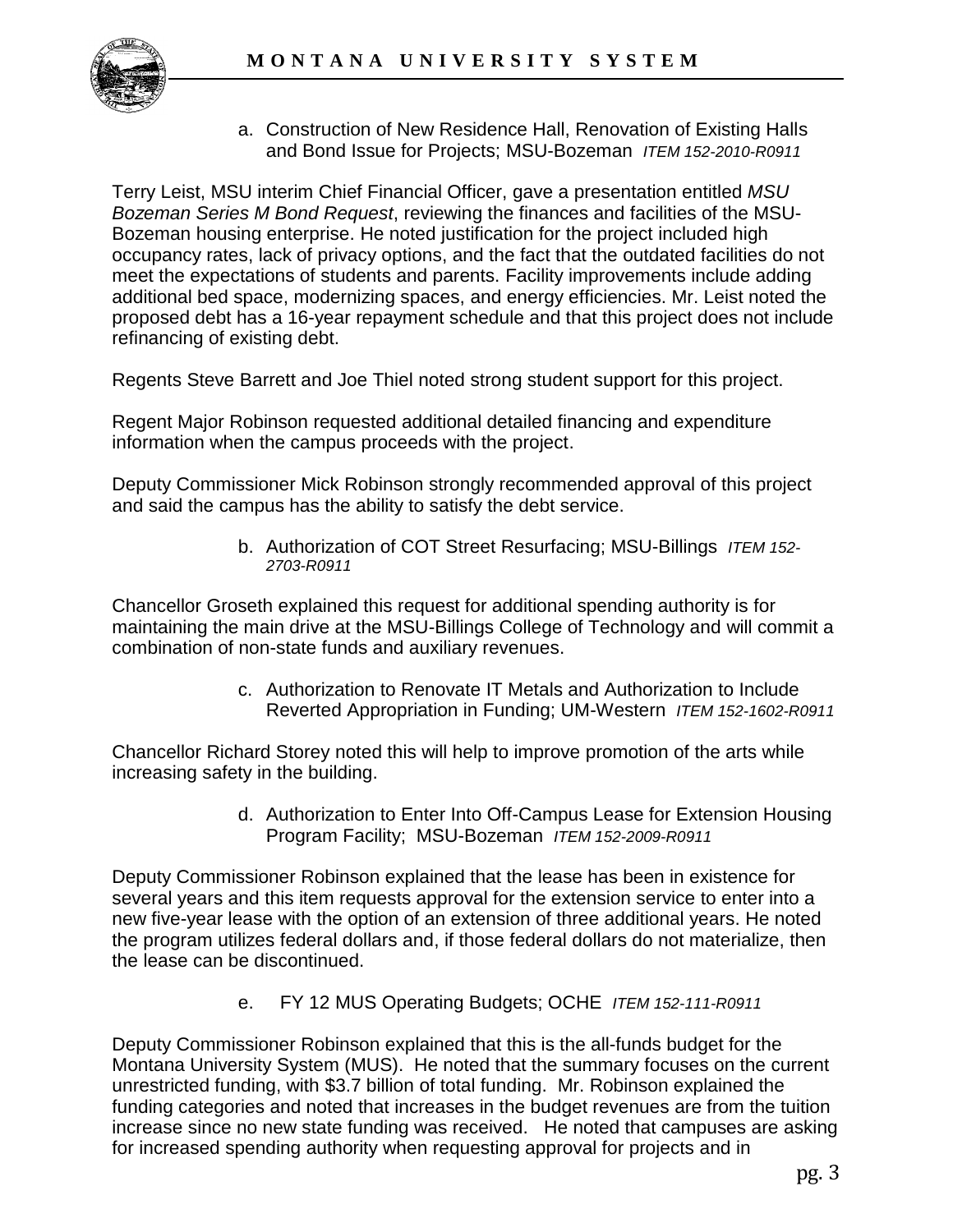

anticipation of possible increases in federal grant funding.

### **INFORMATION**

a. Update Bio-Fuels Research Project; MSU-Northern

Chancellor Joe Callahan updated the board on the current status of the project. He noted the campus received approval from the U.S. Department of Energy, but the project bids were higher than expected. Consequently, Chancellor Callahan recommended paring back the project and re-bidding the project accordingly.

b. Curry Health Center Renovation; UM-Missoula

President Royce Engstrom noted this is to renovate current space in the Curry Health Center for reasons of privacy issues, and primarily to improve the delivery of health care to students. It is the intention of UM-Missoula to finance \$3 million and pay the debt service on that portion of the \$4 million project.

c. MAEDC Dissolution Impact on MonTEC; UM-Missoula

President Engstrom noted the board approved the formation of MonTEC (Montana Enterprise Technology Center) in combination with MAEDC (Missoula Area Economic Development Corporation) in 1999. MAEDC has recently dissolved; therefore the partnership with MonTEC no longer exists. President Engstrom proposed the board give consideration to authorizing UM-Missoula at a future date to oversee MonTEC and MonTEC to repay the campus as cash flow becomes available.

### **DISCUSSION**

a. Review of MUS Budget Metrics – Robinson

Deputy Commissioner Robinson reviewed the operating budget metrics.

MUS Enrollment

Mr. Robinson noted 3.7% overall growth in MUS enrollment.

Expenditures Per Student

Mr. Robinson noted the effects of the federal stimulus funds on student expenditures.

Expenditures by Program

Deputy Commissioner Robinson related the metrics to the MUS Strategic Plan and referenced that the campuses are maintaining investment for O&M (operation and maintenance) purposes. He noted that the community colleges do not have access to the Long Range Building Program (LRBP), and therefore, depend on local support and bonds for building and deferred maintenance needs. He noted that the board policy specifies that the campuses are allowed a level of 2% in the number of non-resident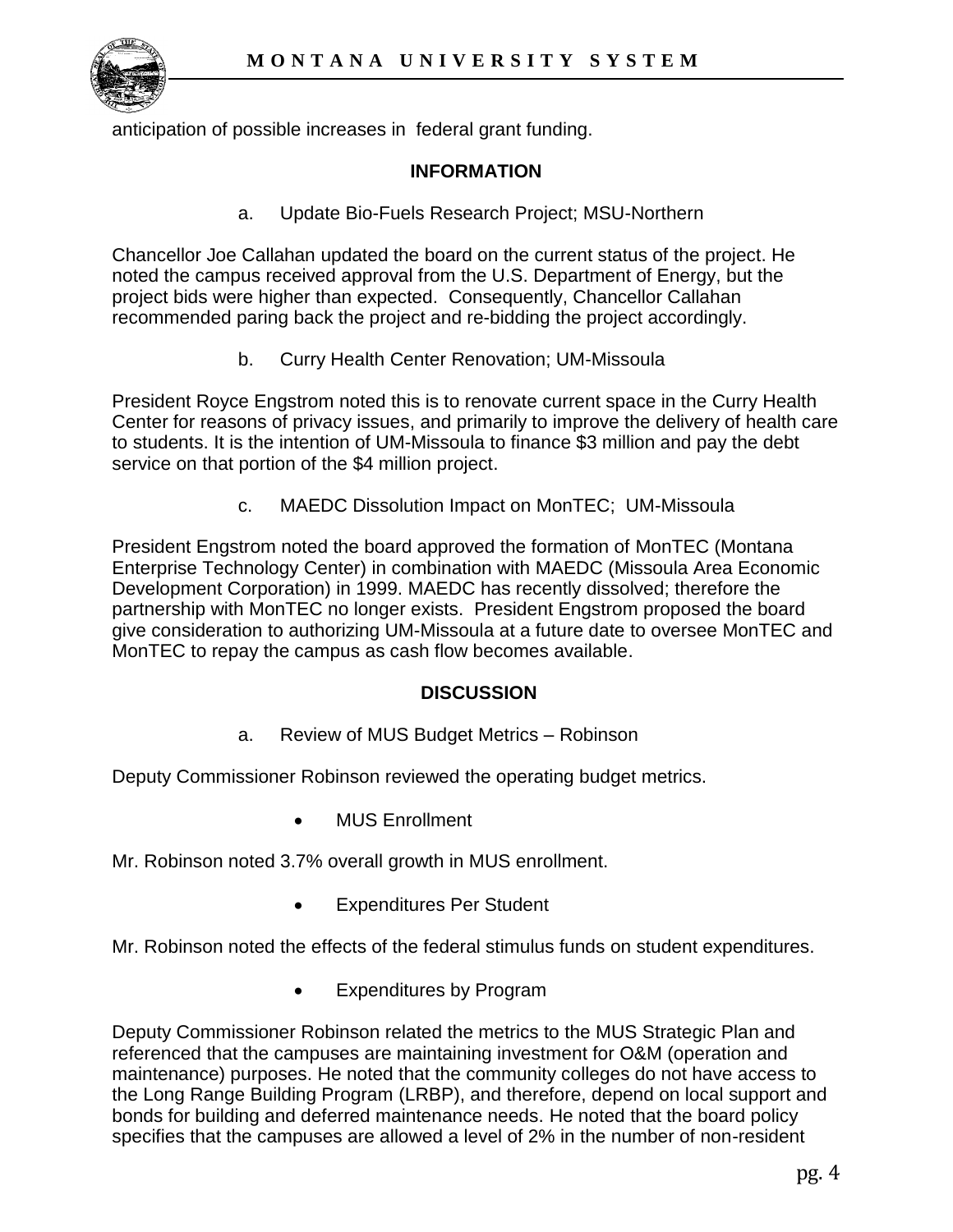

waivers, 4% waivers for graduate students and 6% for resident students.

b. Budget Conversation

President Engstrom noted that the campuses make assessment driven decisions as a result of continual planning processes in place, which address planning, budgeting and implementation. Strategic issues addressed include partnering for student success, education for the global century, discovery and creativity to serve Montana and the world, dynamic learning environment, and planning-assessment continuum.

President Cruzado indicated the MSU campuses have implemented similar processes that also address financial aid, degree completion, and the quality of students attending the campuses. She noted their single-campus initiative for advising and sharing information.

President Stefani Hicswa, MCC, noted the campus implemented initiatives to increase graduation rates and academic integrity.

## **ACADEMIC, RESEARCH, and STUDENT AFFAIRS COMMITTEE**

### **CONSENT**

- a. Revision of BOR Policy 303.7 Online Learning; OCHE *ITEM 152-120-R0911*
- b. Revision of BOR Policy 404 Indirect Cost (F & A) Policy; OCHE *ITEM 152-121-R0911*
- c. Revision of BOR Policy 940.1 Residency; OCHE *ITEM 152-128- R0911*
- d. MR PIPP Approval of Participants; OCHE *ITEM 152-101-R0911*

### **ACTION**

a. New Mission Statement; MSU-Northern *ITEM 152-2803-R0911* 

Chancellor Joe Callahan noted this item is a revision of MSU-Northern mission statement.

> b. Sponsorship for the Family Medicine Residency of Western Montana *ITEM 152-1002-R0911*

President Engstrom said there is an acute need in Montana for medical residents, this is consistent with the UM-Missoula mission, and the campus would not incur any net costs associated with the program. He clarified this item is for post-medical school residency for the purpose of developing primary care residency positions to meet Montana's need for physicians.

Larry White, MHA Research Associate Professor and Director, Western Montana AHEC, gave a presentation entitled *Family Medicine Residency of Western Montana.* Mr. White assured the board the hospitals pay all the incurred costs and that UM would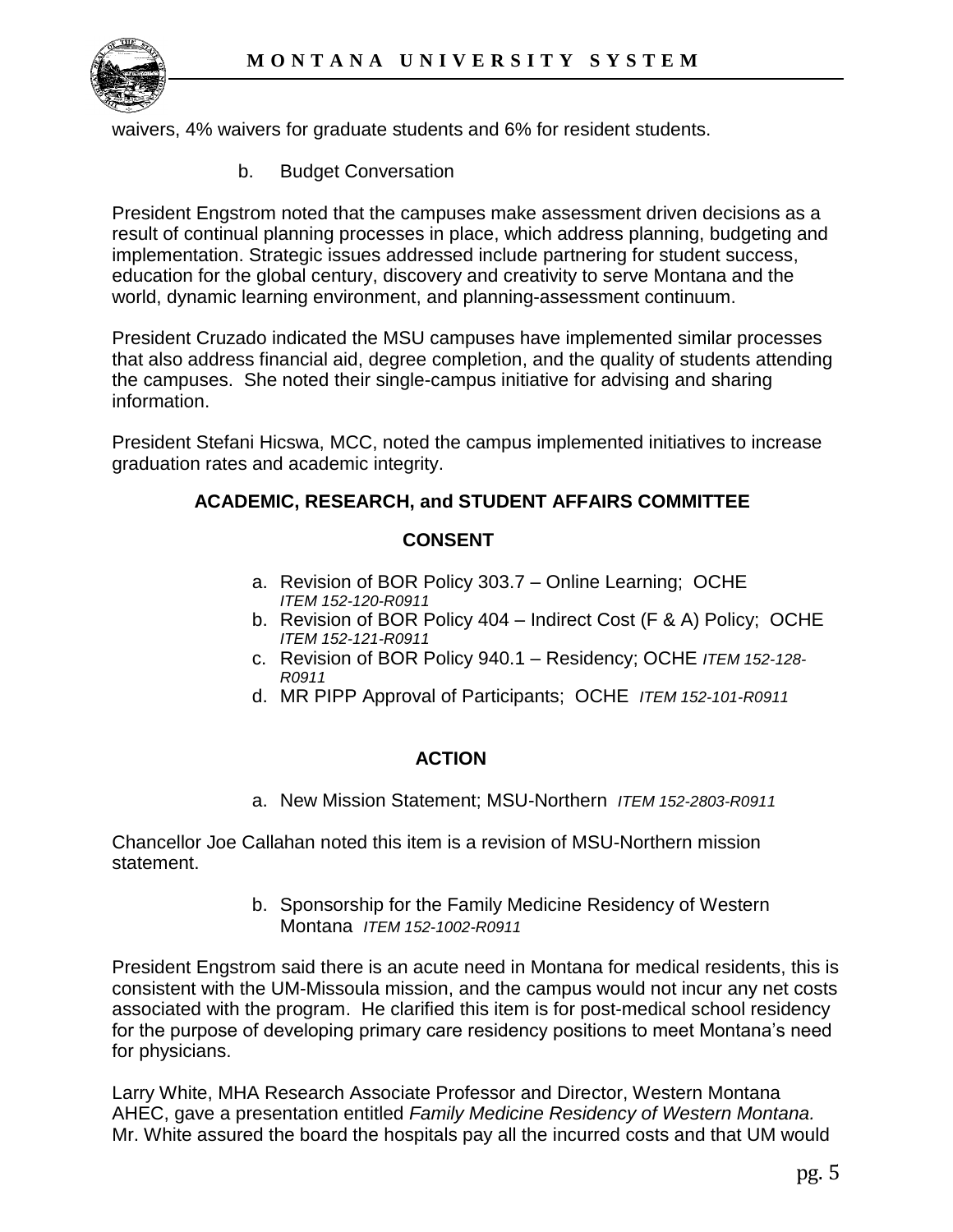

have no financial risk.

Dr. Ned Vazquez, Western Montana Clinic physician, gave an overview of the graduate medical education (GME) residency. He noted that this is education after medical school and that there is no connection of this program with WWAMI, which is a cooperative medical program of the University of Washington School of Medicine and the states of Washington, Wyoming, Alaska, Montana, and Idaho. There is a critical need for medical residents in Montana, as Montana is currently last in the country regarding the number of medical residents it has. The Montana AHEC (Area Health Education Center) committee concluded UM-Missoula had provided the best model to oversee this program, and it would serve as a neutral entity to bring all the hospitals together. He noted the accreditation application is due mid-October.

Craig Eddie, Kalispell physician and healthcare attorney, said the importance of this program cannot be overemphasized. He needs six primary care physicians in Kalispell alone, and others need more.

Dr. Rano, Missoula Community Medical Center, noted that the close association with the university is a more attractive offering for medical students.

Dr. Jonathan White, emergency physician, noted the long-term need for physicians in the area.

John Felton, President of Riverstone Health, Billings, noted that 70% of residency program graduates end up practicing in the states in which they did their residency. He explained that their residency is structurally different, that his program works closely with the WWAMI program, and that he is happy to collaborate with this proposed program.

Regent Buchanan urged support of this item.

- c. Level II Item (from August submission)
- Systems Ecology Graduate Program (MS and PhD) *ITEM 152-1002-R0811*

Provost Perry Brown, UM, explained this strategic program is a component of the EPSCoR proposal that would help signal Montana as a national leader in ecological science.

### **INFORMATION**

a. Level I Memorandum (approved at OCHE)

Deputy Commissioner Moore noted this contains information that is approved at the Commissioner's office.

> b. Update on Advising – Best Practices and Strategic Plans at UM Campuses

Sharon O'Hare, UM Office of Student Success, gave a presentation entitled *The*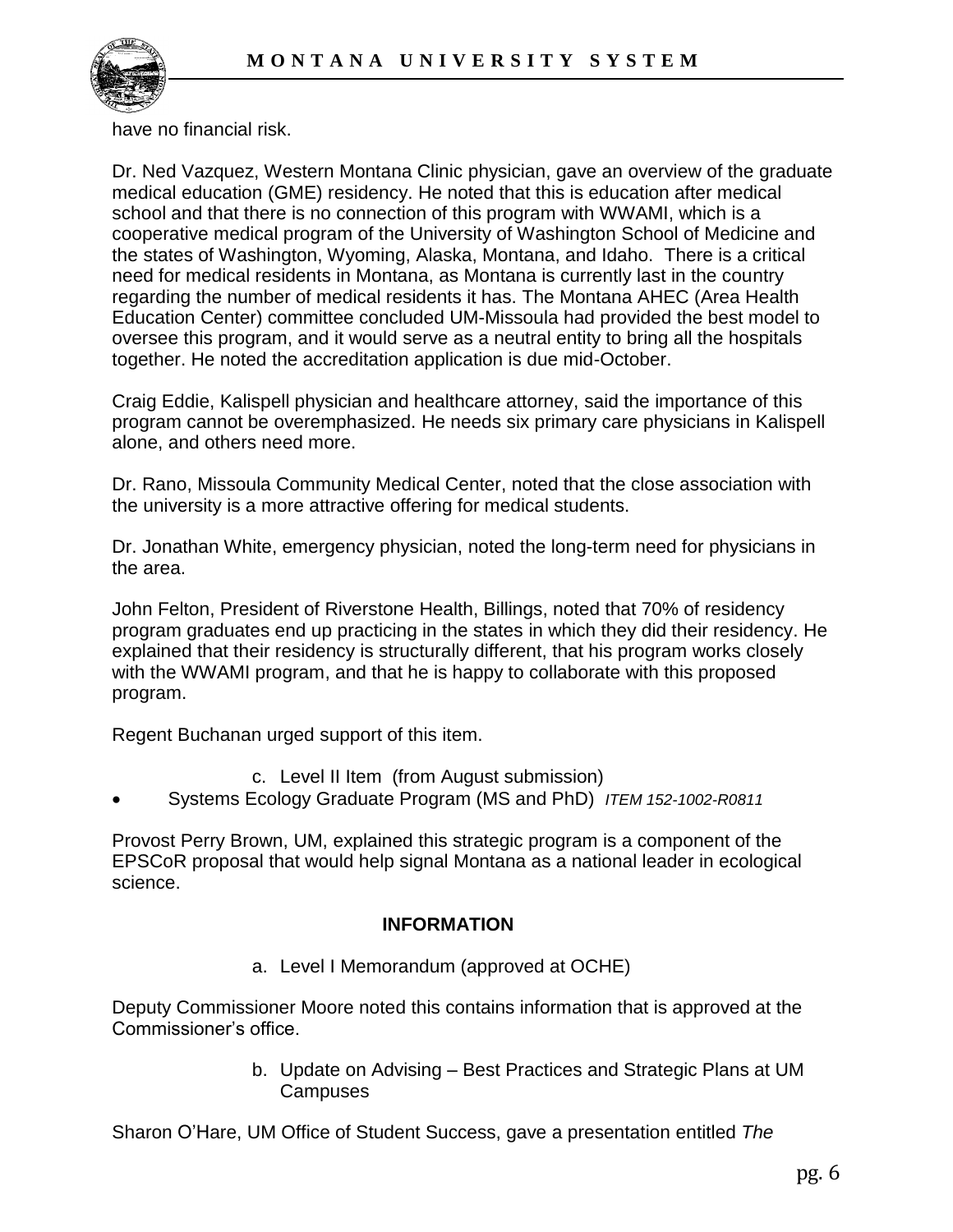

*Freshman Registration Initiative* and noted the changes implemented in the orientation process to provide equal access to courses and to work toward the goal of putting college freshmen on a four-year graduation path in their first semester.

c. Research Update – new awards and matching funds

This item was withdrawn from the agenda.

d. Affordability Sub-Committee Report– Tyler Trevor, Bill Muse, Jim Rimpau

Associate Commissioner Tyler Trevor explained the charge to the committee to utilize data to recommend strategies for improving affordability; to recommend approaches for improving communication and outreach about affordability in Montana; and to recommend policies to facilitate a more coordinated higher education system. He noted the work plan included data and analysis, policy review & strategies, and policy recommendations. Mr. Trevor noted that Montana ranks 5th highest in the nation in borrowing-to-credential ratio. Montana has a very low percentage of students enrolling in higher education part-time and many students are borrowing more because "they can," and are sometimes borrowing more than needed.

Bill Muse, Associate Vice President of Planning, Budgeting & Analysis, UM-Missoula, spoke on why Montana's students borrow more money than the national average. Mr. Muse noted Montana student loan amounts are growing at a faster rate than the cost of education.

- e. State Authorization Update
- f. October 11th Educational Summit Missoula
- g. Update on Internationally Offered Programs

The two research campuses will provide a summary to OCHE.

h. Discussion on Developing PhD Programs at Montana Tech of UM

President Engstrom noted that faculty and staff at MT Tech have an interest in providing doctoral education and are cognizant that the issue is complex and will require serious discussions before a decision is made by the board.

Chancellor Donald Blackketter noted that this would assist the campus in recruiting faculty and staff, would enhance the metallurgic engineering program, could perhaps qualify for research funding, and would allow MT Tech to partner with Missoula on PhD programs.

Discussion followed in which the following concerns were raised:

- When a campus starts changing some of the programs it offers, then it is going to have to change the type of faculty it has.
- Additional faculty will be needed.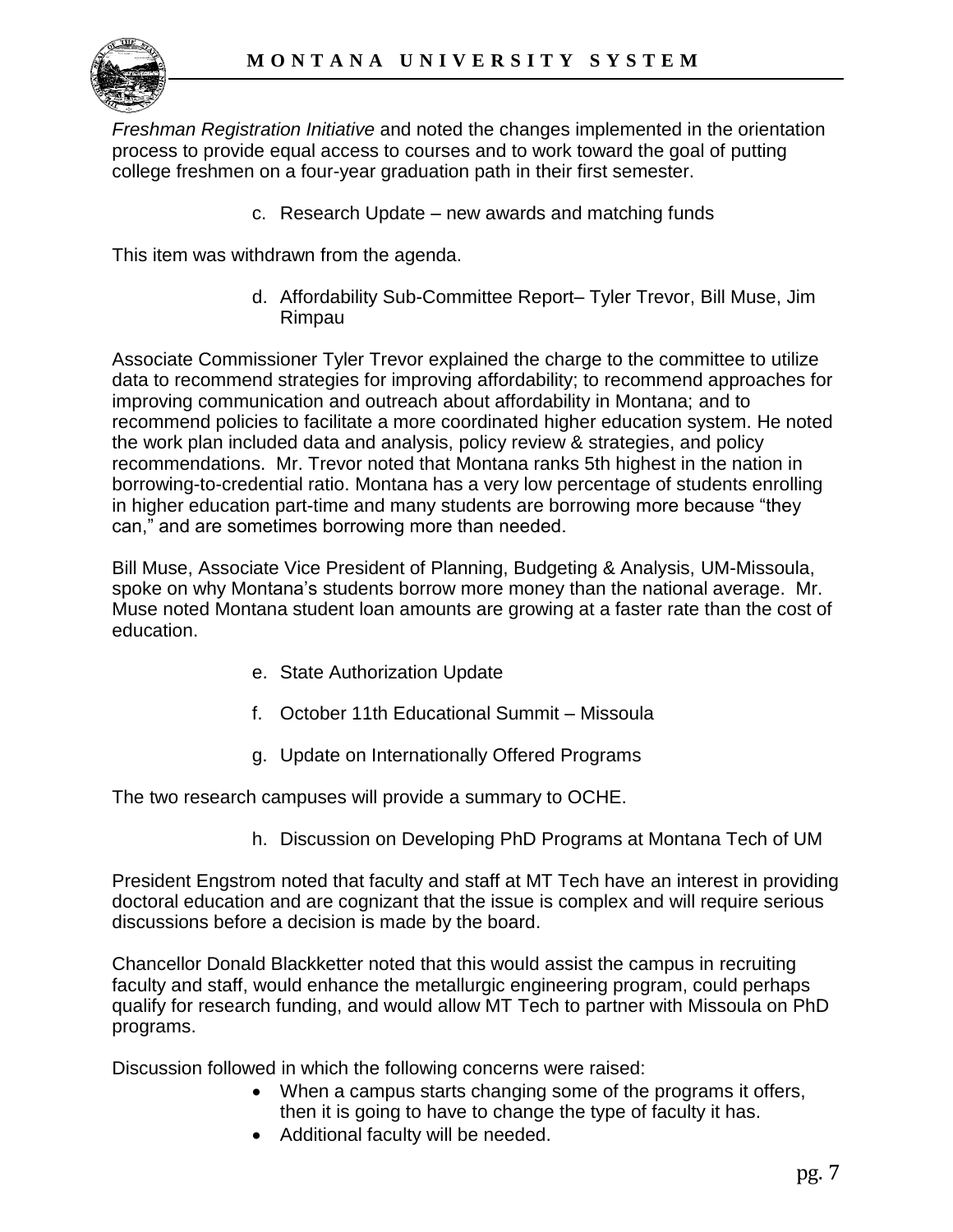

- Additional funding will be needed to support the program.
- Concerns of duplication.
- Although it may be good for MT Tech, it may not necessarily be good for the university system as a whole.
- The board would need to determine what is the greater good for the state and the system.

Dan Villa, governor's office representative, and Regent McLean urged support of this item.

i. Accreditation Report; OCHE

Dr. Moore reminded the board this is a seven-year process.

j. Level II Memorandum (for action at November 2011 BOR meeting)

# **TWO-YEAR EDUCATION and COMMUNITY COLLEGE EDUCATION COMMITTEE**

## **INFORMATION**

a. Panel from Lumina National Productivity Conference; OCHE *S. Stearns* Panel members– Steve York, OPI, and Brandi Foster, OCHE

John Cech gave an overview of the Lumina National Productivity Conference attended by several Montana representatives and which address performance-based funding, business models and efficiency.

Regent Robinson noted that communicating what they do and how to retain and maintain programs was stressed at the conference.

Steve York, Office of Public Instruction (OPI), addressed the need to focus on transitions from high school to college and said the conference referenced performance based-pay in K-12, with a certain percentage of funding to be distributed to schools that make certain improvements. The method allows the base budgets to remain in place, while providing schools incentives to move forward.

Brandi Foster, Director of Minority Achievement, OCHE, noted performance-based funding and mission differentiation, stating the importance of allowing the campuses to remain unique and to remain true to their priorities.

> b. Update on Comprehensive Mission Committee; OCHE *J. Cech, R. Groseth*

Chancellor Rolf Groseth, MSU-Billings, explained that the committee had conducted an assessment of the comprehensive mission status on each of the two-year campuses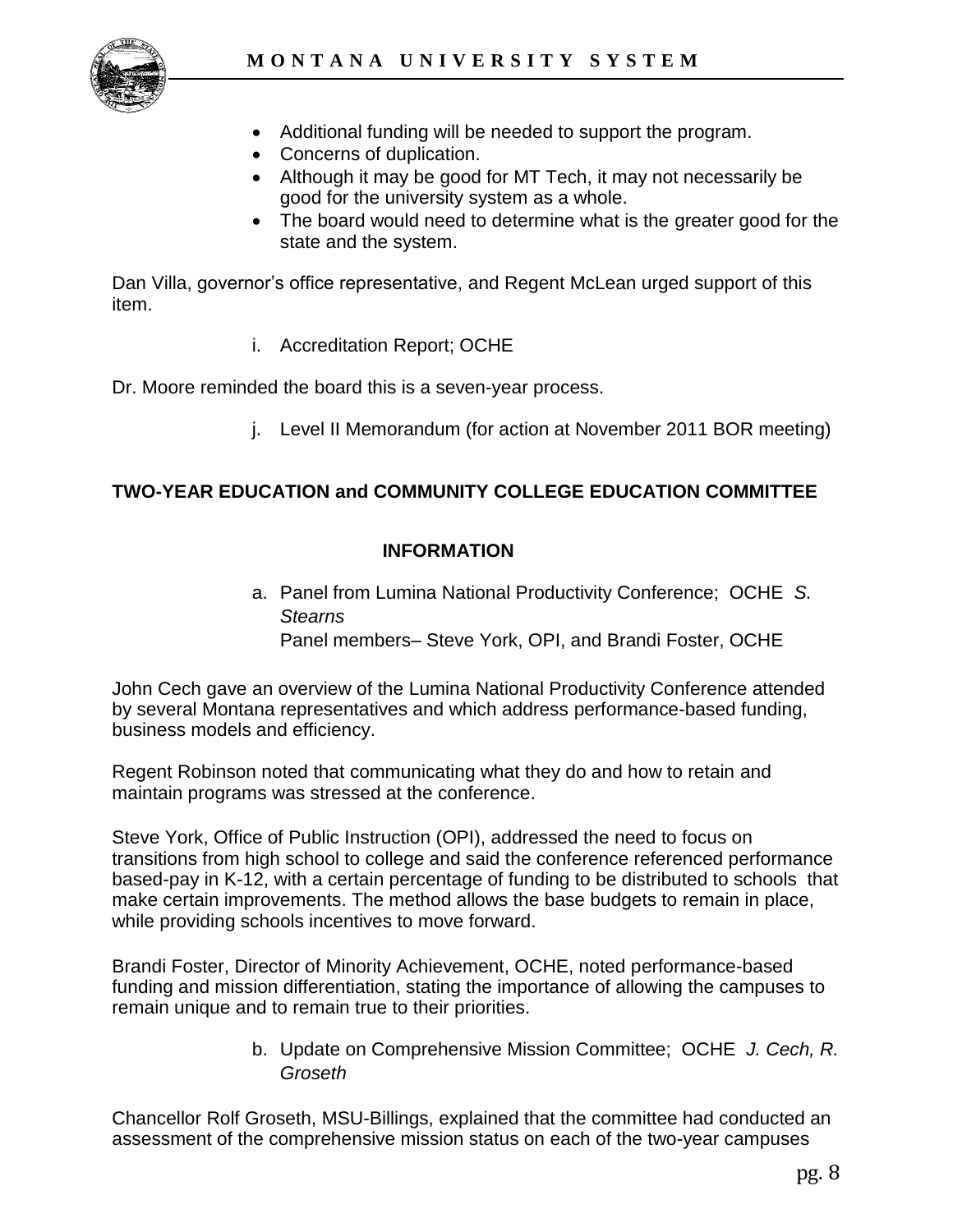

and had contracted with Dr. Pamela Fisher to develop an assessment tool on the mission status on each of the two-year campuses. He pointed out that the results indicated the two standalone COT's are already offering the majority of the comprehensive two-year missions and the three other embedded COT's are at various evolutionary stage of offering the comprehensive two-year mission. Chancellor Groseth noted that some of the COTs are presently engaged in partnerships with local Adult Basic Education/GED providers in their respective communities.

- c. Review of Current COT Status Assessment Report
- d. Update on Planned Listening Sessions

Deputy Commissioner John Cech noted that he will be conducting listening sessions in Billings, Missoula, Butte, Helena, and Great Falls which included the UM and MSU campuses with colleges of technology. The listening sessions are primarily focused on extending the comprehensive two-year mission to each of Montana's five colleges of technology and the renaming and rebranding process for each which is part of the College!NOW initiative.

e. Update on COT Rebranding/Renaming Planning

Dr. Cech said Commissioner Stearns created a Comprehensive Mission Task Force to guide the process of extending the comprehensive two-year mission to the COTs, which includes rebranding and renaming the COTs. This task force is co-chaired by Deputy Commissioner Cech and Chancellor Groseth with membership including the deans of each of Montana's five colleges of technology.

> f. Update on MUS/OPI Big Sky Pathways Initiative; OCHE *J. Cech, S. York, OPI*

Dr. Cech noted that strong partnerships with K-12 have been formed, and that workshops will be held across the state, engaging secondary and post-secondary people. Over 400 pathway templates have been developed thus far.

Steve York, OPI, explained that the templates lay out all the courses students need to take for a certain pathway, with the courses being aligned from high school to college in order to guide them in accomplishing their career goal.

> g. Update on Innovative Delivery of Curricula; OCHE *J. Schaffer, R. Hietala*

This update was postponed until the November Board of Regents meeting.

### Public Comment:

Kevin Olson, Billings, urged the board to be diligent in following the intent of funds intended for higher education.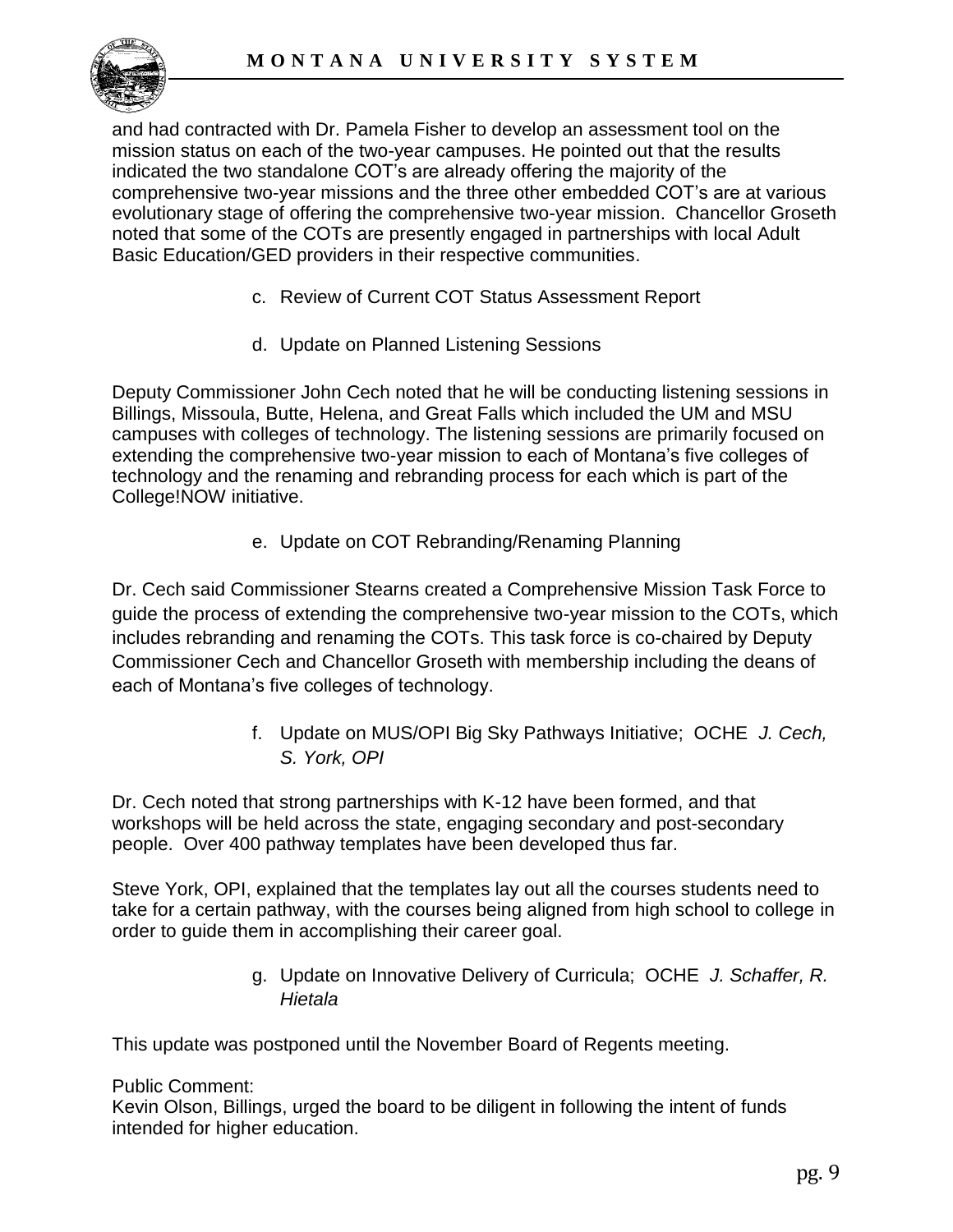

Dave Peck, UM-Missoula, commended the board for addressing the high student loans taken out by students.

Trish Foreman, MSU-Billings student, noted that many students are self-supporting, thus resulting in higher student loan levels.

### **Thursday, September 22, 2011**

The board met in executive session for the purposed of individual privacy.

### **Executive Session**

- Building Naming
- Completion of CEO Evaluations
- System Award

The Board reconvened at 10:20 AM.

### **COMMITTEE REPORTS, DISCUSSION & ACTION**

**a. Staff and Compensation Committee Meeting and Report** *\*This committee took action during the committee meeting.* 

### **DISCUSSION**

a. Collective Bargaining Update

Kevin McRae, Director of Labor Negotiations, Personnel, and Communications, noted the summary of labor agreements and staff items are at the levels discussed and agreed upon by the regents in earlier meetings, including meaningful improvements in compensation levels to help recruit and maintain the high quality faculty and staff. He said Item T needed to be pulled from the agenda and removed from any subsequent motions because no ratification had been reached yet. The labor agreements include a 1% increase plus \$500 the first year, followed by a 2% increase plus \$500 the  $2^{nd}$  year. Mr. McRae noted that faculty and staff items that are not under the labor agreements all have identical pay raises. He noted that 80% of the labor agreements have been reached to date and that approximately 67 - 73% of the increase in tuition revenue has been applied to the compensation increases.

Commissioner Stearns said while good progress has been made, the campuses still have big challenges in the area of compensation levels.

### **Public Comment:**

Marvin Lansverk, UM Faculty, expressed appreciation to the board and noted the continual challenge in competing nationally with campuses offering much higher compensation.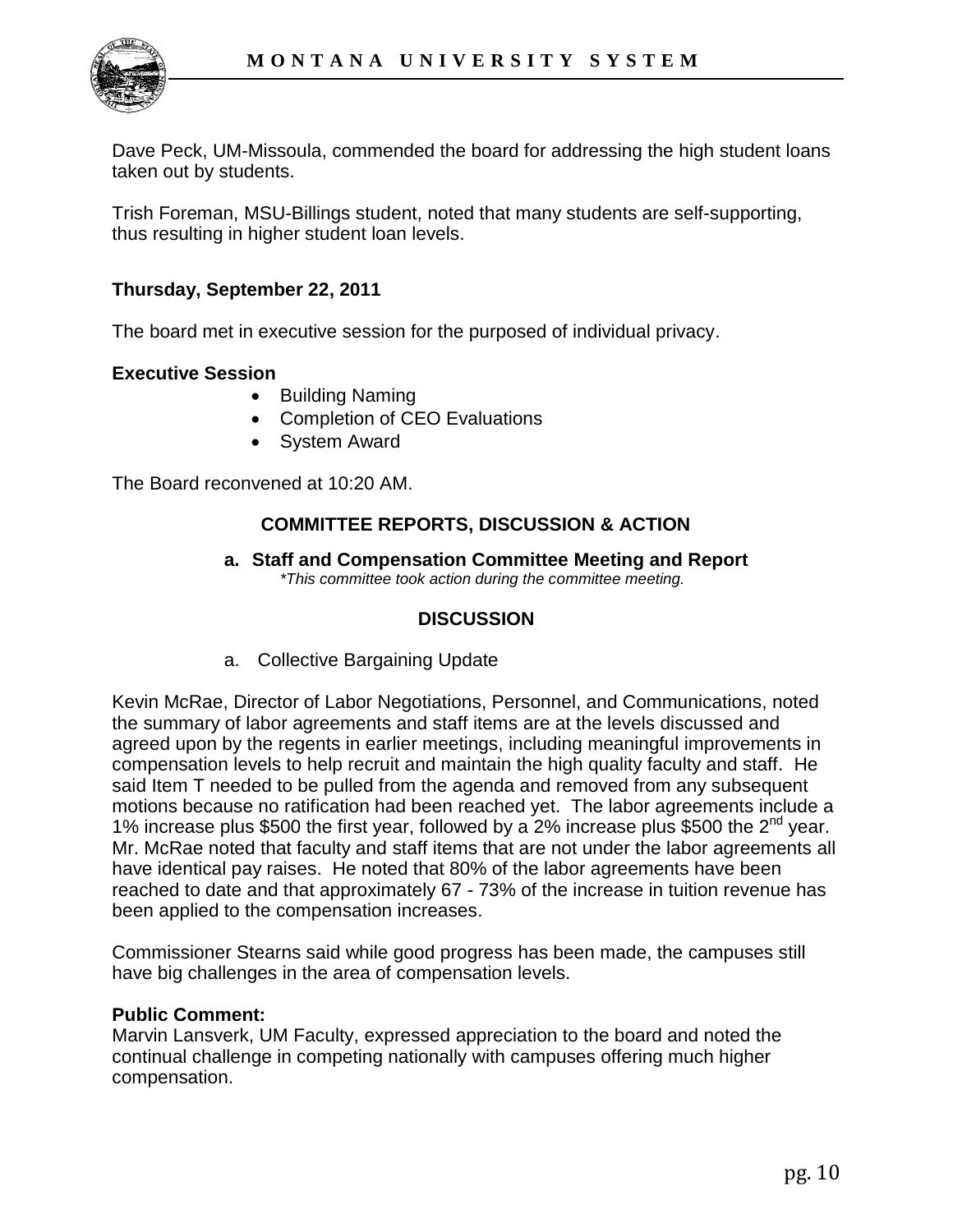Marco Ferro, MEA-MFT, applauded BOR commitment to focusing on and offering increases in compensation. He noted the need to be cognizant that bargaining agreements have effects far into the future.

Jen Gursky, MAS President, noted sacrifices made by students regarding the increase in tuition and was pleased that the intent of improving human compensation was being met.

Kevin Thane, MSU Staff Senate, expressed appreciation to the board in recognizing the importance of faculty and staff, especially at a time when the work load has increased greatly as a result of increased enrollment.

> b. Status of Commissioner Search Opportunity for Public and Campus Comment on CHE

Chairman Christian noted there will continue to be opportunities for public input on the commissioner search throughout the search process.

Commissioner Stearns noted that, during the listening sessions she is conducting throughout the state, the attending regent leads discussions pertaining to the search. Regent McLean noted two themes expressed during this portion of the listening session: first, keep the public apprised of the progress of the search, and secondly, to continue to allow public input.

Chairman Christian verified that the search firm will actively conduct a national search.

## **CONSENT**

## Staff Items

- a. UM-Missoula ITEM 152-1000-R0911
- b. UM-Western ITEM *152-1600-R0911*
- c. MT Tech *ITEM 152-1500-R0911*
- d. MSU-Bozeman *ITEM 152-2000-R0911*
- e. MSU-Bozeman Extension Service *ITEM 152-2400-0911*
- f. MSU-Northern ITEM 152-2800-R0911
- g. MSU-Great Falls COT *ITEM 152-2900-R0911*
- h. MSU-Billings *ITEM 152-2700-R0911*
- i. OCHE *ITEM 152-100-R0911*
- j. Professor Emeritus of Management: Nancy Dodd; MSU-Bozeman *ITEM 152-2001-R0911*
- k. Professor Emeritus of Music: Alan Leech; MSU-Bozeman *ITEM 152- 2002-R0911*
- l. Professor Emeritus of Industrial Engineering: Edward Mooney; MSU-Bozeman *ITEM 152-2003-R0911*
- m. Professor Emeritus of Civil Engineering: Robert Oakberg; MSU-Bozeman *ITEM 152-2004-R0911*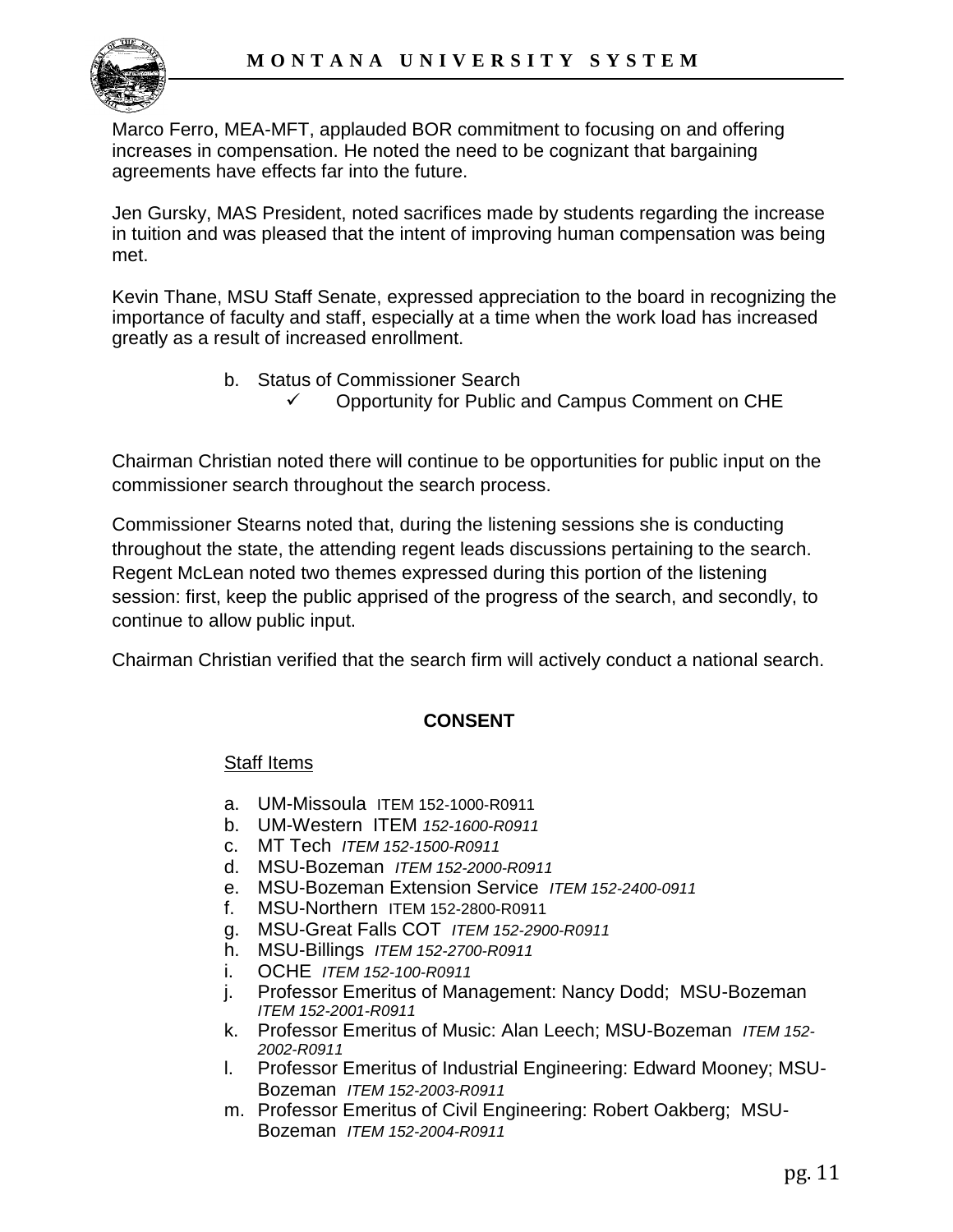

- n. Professor Emeritus of Marketing: Richard Semenik; MSU-Bozeman *ITEM 152-2005-R0911*
- o. Professor Emeritus of Nursing: Clarann Weinert; MSU-Bozeman *ITEM 152-2006-R0911*

Regent McLean moved approval of staff items a-i. Motion passed 5-1, with Regent Buchanan voting no.

Regent Barrett moved approval of staff items j-o. Motion passed 6-0.

### Labor Agreements

- a. International Brotherhood of Electrical Workers; OCHE *ITEM 152-102- R0911*
- b. American Federation of State, County and Municipal Employees; OCHE *ITEM 152-103-R0911*
- c. Montana Public Employees Association OCHE *ITEM 152-104-R0911*
- d. International Union of Operating Engineers at Colleges of Technology; OCHE *ITEM 152-105-R0911*
- e. United Association of Plumbers and Pipefitters; OCHE *ITEM 152-106- R0911*
- f. American Federation of State, County and Municipal Employees; OCHE *ITEM 152-107-R0911*
- g. International Union of Operating Engineers at the Four-Year Campuses; OCHE *ITEM 152-108-R0911*
- h. MSU Teamsters; OCHE *ITEM 152-109-R0911*
- i. Pacific Northwest Regional Council of Carpenters; OCHE *ITEM 152- 110-R0911*
- j. International Union of Operating Engineers for Mechanic Shop Employees at MSU; OCHE *ITEM 152-112-R0911*
- k. Graphic Communication Union; OCHE *ITEM 152-113-R0911*
- l. Maintenance Painters Union; OCHE *ITEM 152-114-R0911*
- m. UM Teamsters Union; OCHE *ITEM 152-115-R0911*
- n. Montana Nurses; OCHE *ITEM 152-116-R0911*
- o. Laborers International Agreement; OCHE *ITEM 152-119-R0911*
- p. MT Tech Agreement; OCHE *ITEM 152-123-R0911*
- q. UM-Helena COT Agreement; OCHE ITEM 152-124-R0911
- r. Vocational Technical Educators (VTEM); OCHE ITEM 152-125-R0911
- s. MSU-Billings; OCHE ITEM 152-126-R0911
- t. MSU-Northern; OCHE *ITEM 152-127-R0911*
- u. UM-COT Faculty; OCHE *ITEM 152-134-R0911*

Regent Barrett moved approval of the labor agreements a-u, with the removal of item t, due to Mr. McRae's explanation that an agreement had not been reached as of yet on Item T. Motion passed 6-0.

### **b. Academic, Research and Student Affairs Report**

## **CONSENT**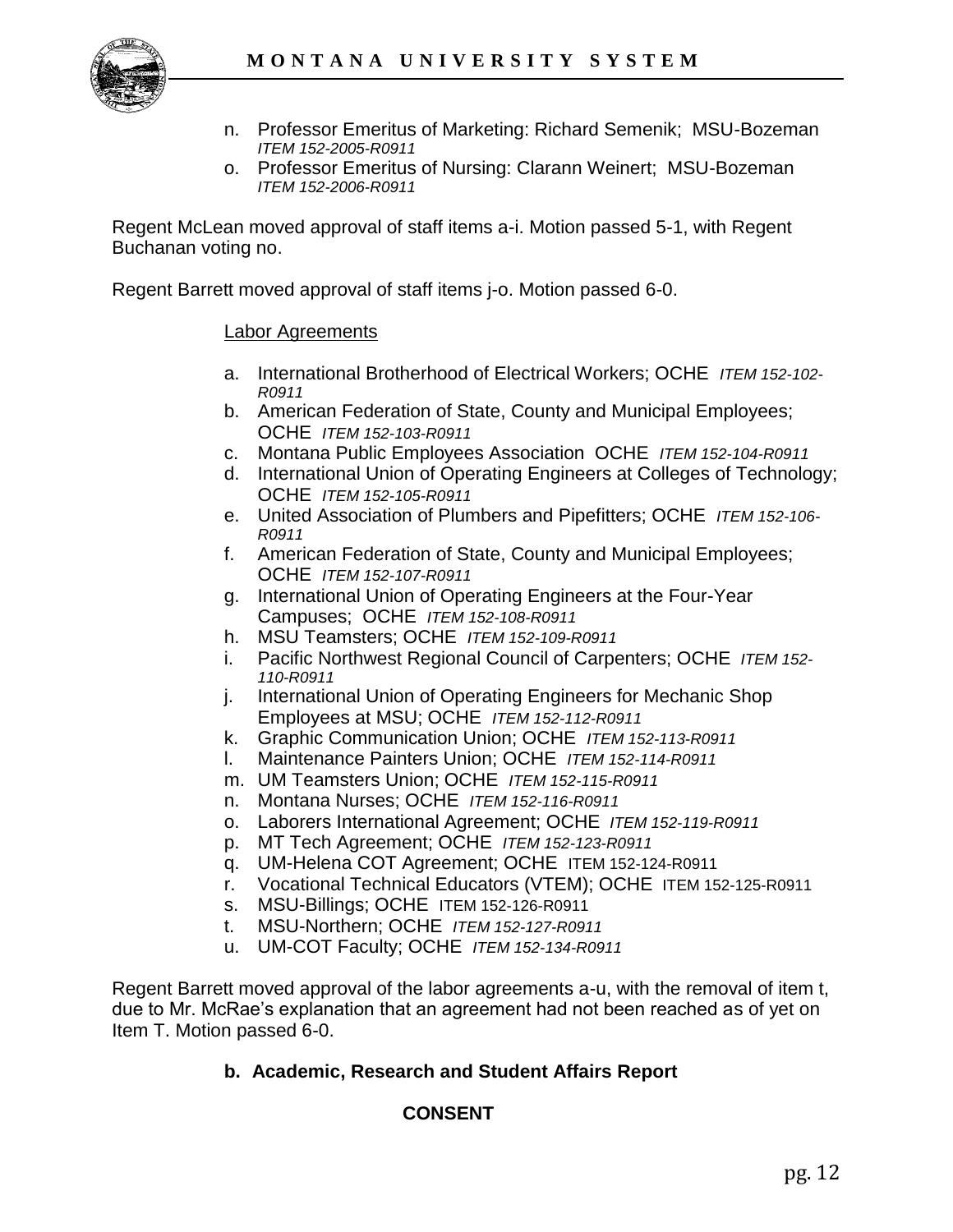

- a. Revision of BOR Policy 303.7 Online Learning; OCHE *ITEM 152-120-R0911*
- b. Revision of BOR Policy 404 Indirect Cost (F & A) Policy; OCHE *ITEM 152-121-R0911*
- c. Revision of BOR Policy 940.1 Residency; OCHE *ITEM 152-128- R0911*
- d. MR PIPP Approval of Participants; OCHE *ITEM 152-101-R0911*

Regent Buchanan moved approval of consent items a-d. Motion passed 6-0.

### **ACTION**

- a. New Mission Statement; MSU-Northern *ITEM 152-2803-R0911*
- b. Sponsorship for the Family Medicine Residency of Western Montana *ITEM 152-1002-R0911*
- c. Level II Item (from August submission)
	- Systems Ecology Graduate Program (MS and PhD) *ITEM 152-1002-R0811*

Regent Barrett noted that in the future, he would prefer to have discussions on items, such as item b earlier in the process.

Regent Christian moved approval of action items a-c. Motion passed 6-0.

### **c. Administration, Budget and Audit Oversight Committee Report**

### **CONSENT**

- a. Authorization to Expend Student Equipment Fees; MSU-Bozeman *ITEM 152-2007-R0911*
- b. Authorization to Expend Student Computer Fees; MSU-Bozeman *ITEM 152-2008-R0911*
- c. Authorization to Expend Student Equipment Fees; MSU-Billings *ITEM 152-2701-R0911*
- d. Authorization to Expend Student Equipment Fees; MSU-Great Falls COT *ITEM 152-2904-R0911*
- e. Authorization to Expend Student Computer Fees; MSU-Great Falls COT *ITEM 152-2905-R0911*
- f. Authorization to Expend Student Computer Fees; UM-Western *ITEM 152-1601-R0911*
- g. Operating Agreement Between UM-Western and UM-Western Foundation; UM-Western *ITEM 152-1603-R0911*
- h. Revision of Policy 1004.1, Naming of Buildings; OCHE *ITEM 152-129- R0911*
- i. Revision of Policy 1003.6, Transfers of Interests in Real Property, and Repeal of Policy 1007, Leases of Campus Property; OCHE *ITEM 152-130-R0911*
- j. Fire Training Advisory Council Appointments; MSU-Bozeman *ITEM 152-2011-R0911*

Regent Christian moved approval of consent items a-j. Motion passed 6-0.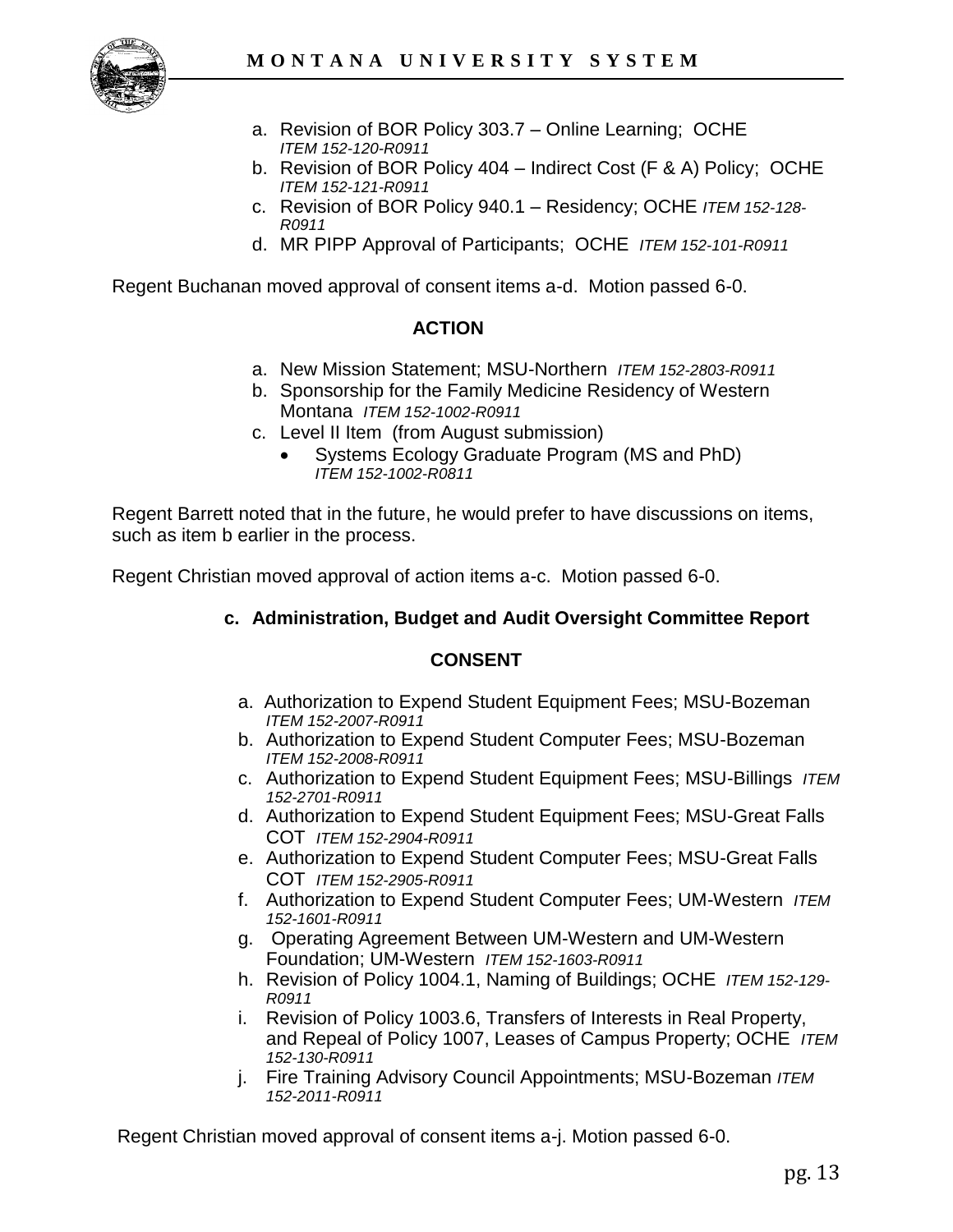

# **ACTION**

- a. Construction of New Residence Hall, Renovation of Existing Halls and Bond Issue for Projects; MSU-Bozeman *ITEM 152-2010-R0911*
- b. Authorization of COT Street Resurfacing; MSU-Billings *ITEM 152- 2703-R0911*
- c. Authorization to Renovate IT Metals and Authorization to Include Reverted Appropriation in Funding; UM-Western *ITEM 152-1602-R0911*
- d. Authorization to Enter Into Off-Campus Lease for Extension Housing Program Facility; MSU-Bozeman *ITEM 152-2009-R0911*
- e. FY 12 MUS Operating Budgets; OCHE *ITEM 152-111-R0911*

Regent Barrett moved approval of action item a. Motion passed 6-0.

Regent Barrett moved approval of action item b. Motion passed 6-0.

Regent Robinson moved approval of action item c. Motion passed 6-0.

Regent Robinson moved approval of action item d. Motion passed 6-0.

Regent Christian moved approval of action item e. Motion passed 6-0.

### **d. Two-Year and Community College Report**

This committee had no action items to be voted on.

Public Comment:

Marco Ferro, MEA-MFT, invited the board to the upcoming Educator Forum to be held in Helena on September 30, 2011 to be focused on partnership with K-12 and higher education.

Kevin Nelson, Billings, voiced concerns about textbooks costs and the high level of student loans being taken by the students.

Jen Gursky, President of MAS, encourage the board to study where students spend their money.

Ray Forman, MSU-Billings student, noted the books for upper level classes are more difficult to locate and are more costly.

The meeting adjourned at 12:00 PM.

### **Approved by the Board of Regents on**

\_\_\_\_\_\_\_\_\_\_\_\_\_\_\_\_\_\_\_\_\_\_\_\_\_\_ \_\_\_\_\_\_\_\_\_\_\_\_\_\_\_\_\_\_\_\_\_\_\_\_\_\_\_\_\_\_\_\_\_\_